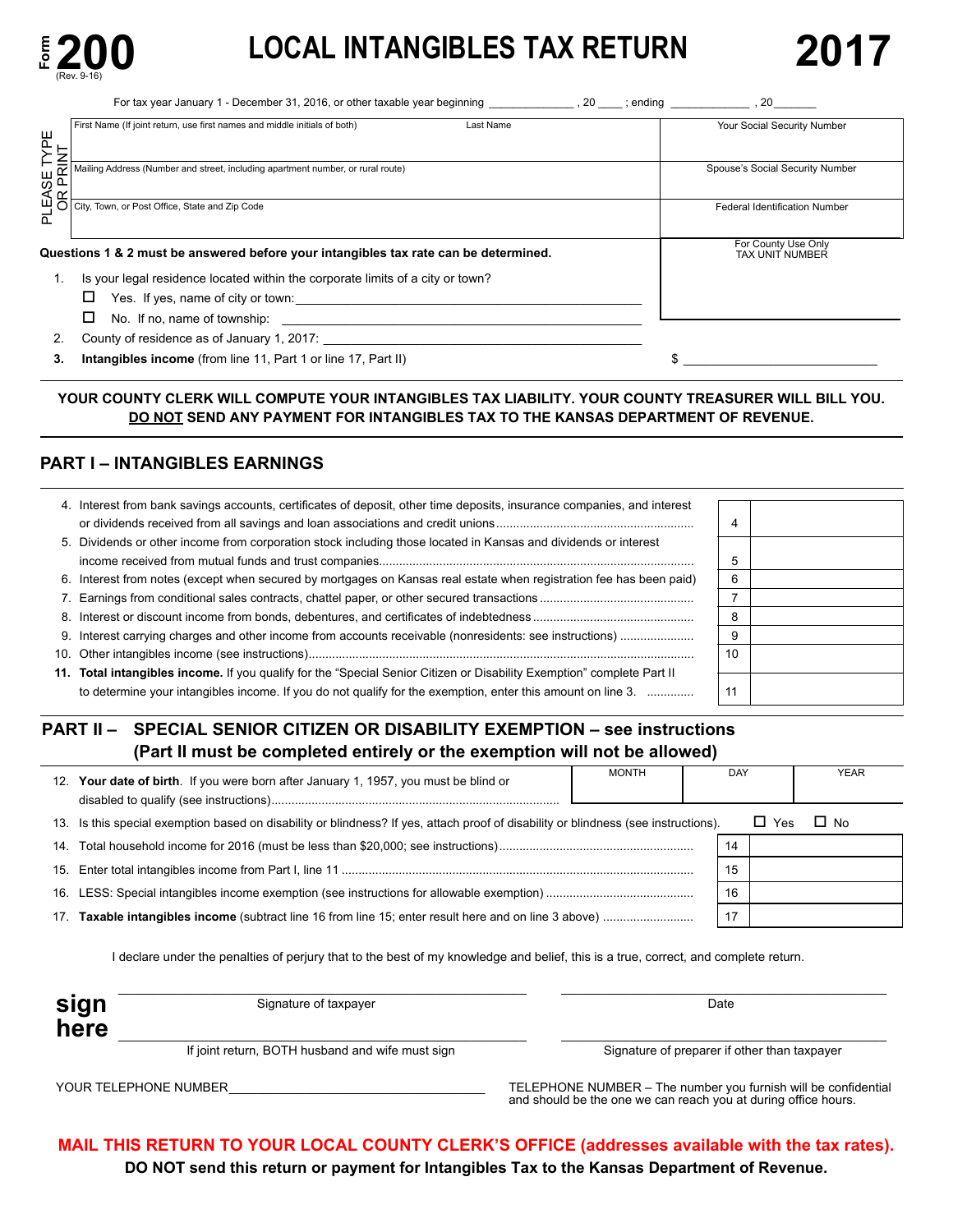## **INSTRUCTIONS FOR 2017 LOCAL INTANGIBLES TAX RETURN**

### **GENERAL INFORMATION**

 The intangibles tax is a local tax levied on gross earnings received from intangible property such as savings accounts, stocks, bonds, accounts receivable, and mortgages. It is not to be confused with the state income tax which is used to support state government.

 **WHO MUST FILE INTANGIBLES TAX.** All Kansas residents and corporations owning taxable property and every nonresident owning accounts receivable or other intangible property with a Kansas business situs, receiving earnings from this property during the calendar year or fiscal year ending in 2016, must file a Form 200. **If you live in an area that has no intangibles tax, or your tax due is less than \$5, you do not have to file a Form 200**.

 Individuals or corporations having intangible earnings shall be deemed to have received these earnings at the individual's dwelling or the corporation's principal business office, within the State of Kansas. The earnings are then subject to intangibles tax if the individual's dwelling or the corporation's principal office is within a jurisdiction which has imposed the local intangibles tax. Parents of minors owning intangible property, conservators, trustees, beneficiaries of trusts, executors, administrators, receivers, and certain agents are required to file a Form 200. Senior citizens or disabled persons are also required to file a Form 200, but may be entitled to a special senior citizen or disability exemption, explained in Part II.

 **EXEMPT INTANGIBLES INCOME**. Intangibles tax does not apply to: interest on notes secured by Kansas real estate mortgages on which a registration fee has been paid; earnings on individual retirement and Keogh accounts and other qualified retirement plans; bonds and other evidences of indebtedness issued by the federal government, the State of Kansas or any of its municipal or taxing subdivisions, certain distributions of subchapter S corporations; certain reimbursements of interest paid on notes, the proceeds of which were the source of funds for another note; and dividends from stock of a bank, savings and loan association or regulated investment company located in Kansas or from doing business in Kansas. National bank associations, state banks, federal and state chartered savings and loan associations, trust companies, credit unions, and certain non-profit corporations operating or providing hospitals, psychiatric hospitals, adult care homes, private children's homes and housing for the elderly are exempt from intangibles tax.

 **WHEN AND WHERE TO FILE**. If you have intangibles income, you must file a Form 200 with your local County Clerk's office (addresses follow the tax rates) on or before April 15, 2017 (there are no provisions for extensions of time to file Form 200). **Do not enclose Form 200 with your Kansas Income**  The county clerk will compute your tax and you will be billed by your local county treasurer in November 2017. If your return is delinquent, interest and/ or penalty may be assessed by the county treasurer's office. This will be included in your tax billing when you receive it. If your tax is less than \$5, you will not be billed. **Tax Return (K-40) or mail your payment to the Department of Revenue**.

 **AMENDED RETURNS**. To correct an error on a Form 200 that has already been filed, complete another Form 200 with the correct information and write "AMENDED" across the top. Attach a letter explaining the correction.

 **ASSISTANCE**. If you need assistance in completing your Intangibles Tax Return, Form 200, contact your local County Clerk's office.

### **SPECIFIC LINE INSTRUCTIONS**

 Print or type your name, address and Social Security number(s) or federal identification number. If your accounting records are maintained by fiscal year, indicate the year in the space provided above your name.

 **LINE 1**: Mark the appropriate box. If YES, enter the city or town where your residence is located. If NO, enter the township where your residence is located. **Do not** enter both a city and a township name.

 **LINE 2**: Enter the name of the county in which your residence is located.

 **LINE 3**: Enter the intangibles income computed in Part I, line 11; or, if you qualify for the special senior citizen or disability exemption, enter the amount from Part II, line 17.

### **PART I - INTANGIBLES EARNINGS**

**There are no exemptions or deductions allowable to reduce total gross earnings as reported on this return.** 

 **LINE 4**: Enter interest or other income received or credited to your account from bank savings accounts, bank checking accounts, certificates of deposits, and other time deposits, regardless of the bank's location or when the security was owned. Also, enter any interest or dividends received or credited to your account by savings and loan associations and credit union regardless of location. Enter all interest received or credited to your account from funds left deposit with insurance companies. Any interest received from the federal government is non-taxable and should not be reported on line 4. and other time deposits, regardless of the bank's location or when the security<br>was owned. Also, enter any interest or dividends received or credited to your<br>account by savings and loan associations and credit union regard

If you incurred a penalty for early withdrawal of funds, report only the amount of interest actually received from each account. If the penalty is greater than the amount of interest, the excess penalty cannot be used to reduce income from other sources. If you incurred a penalty for early withdrawal of funds, report only the amount of interest actually received from each account. If the penalty incurred is greater than the amount of interest, the excess penalty cannot be

LINE 5: Enter all dividends or other income received or credited to **LINE 5**: Enter all dividends or other income received or credited to<br>your account from corporation stocks, regardless of where the corporation is located. Do not report dividends from insurance policies or patronage for co-ops based on business done with the co-ops. Also enter all investment income received from mutual funds and trust companies. Do not report capital gains. is located. Do not report dividends from insurance policies or patronage<br>dividends for co-ops based on business done with the co-ops. Also enter all<br>investment income received from mutual funds and trust companies. Do not<br>

LINE 6: Enter all interest, discount interest, or other earnings received notes receivable, unless the notes are secured by a Kansas mortgage on which a mortgage registration fee has been paid. Do not report the principal from notes or loans. **LINE 6**: Enter all interest, discount interest, or other earnings received from notes receivable, unless the notes are secured by a Kansas mortgage on which a mortgage registration fee has been paid. Do not report the pri

LINE 7: Enter all interest or other income received from notes or accounts **LINE 7**: Enter all interest or other income received from notes or accountswhich are secured by conditional sales contracts or chattel mortgages.

LINE 8: Enter interest or discount income received from bonds and **LINE 8**: Enter interest or discount income received from bonds and debentures. Income from bonds issued by states or their political subdivisions other than Kansas are subject to tax.

LINE 9: Enter all interest, carrying charges, or other earnings from receivable received during the tax year, regardless of when the account was opened or closed. Nonresidents must report all income which has a Kansas business situs **LINE 9**: Enter all interest, carrying charges, or other earnings from<br>accounts receivable received during the tax year, regardless of when the<br>account was opened or closed. Nonresidents must report all income which<br>has a

LINE 10: Enter all other income from intangible property which is not **LINE 10**: Enter all other income from intangible property which is not included on lines 4 through 9. This includes taxable intangible income from trusts, estates, brokerage accounts, etc.

 **LINE 11**: Add lines 4 through 10 and enter the result on line 11. If you do not qualify for the *special senior citizen or disability exemption* (see Part II),<br>then enter the amount from line 11 on line 3. then enter the amount from line 11 on line 3.

### **PART II - SPECIAL SENIOR CITIZEN OR DISABILITY EXEMPTION**

WHO MAY QUALIFY. To be eligible for the special intangibles income exemption found at K.S.A. 12-1,109(c)(1), you must be 60 years of age or on or before January 1, 2017; or have been disabled or blind during all of 2016, regardless of age; AND have a household income of \$20,000 or less. If your total household income for 2016 is between \$15,000 and \$20,000, the \$5,000 intangibles income exemption is reduced by the amount your total income exceeds \$15,000. If married, only one spouse can claim special intangibles income exemption. This special exemption cannot be claimed for a decedent who died prior to January 1, 2017. WHO MAY QUALIFY. To be eligible for the special intangibles income exemption found at K.S.A. 12-1,109(c)(1), you must be 60 years of age or older on or before January 1, 2017; or have been disabled or blind during all of 2 or less. If your total household income for 2016 is between \$15,000 and<br>\$20,000, the \$5,000 intangibles income exemption is reduced by the amount<br>your total income exceeds \$15,000. If married, only one spouse can claim<br>the

 **LINE 12**: Enter the month, day, and year of your birth.

LINE 13: To claim the special exemption for a disability or blindness, you have been disabled or blind during the entire year of 2016. If you are filing as a disabled person, attach a copy of your Social Security certification of disability letter showing proof you received Social Security benefits during the entire year of 2016 based upon your disability. If you are not covered Social Security, you must furnish medical proof that your disability has qualified you as a disabled person under the provisions of the Social Security Act. If you are blind, submit a visual acuity statement from your doctor. **LINE 13**: To claim the special exemption for a disability or blindness, you<br>must have been disabled or blind during the entire year of 2016. If you are<br>filing as a disabled person, attach a copy of your Social Security ce of disability letter showing proof you received Social Security benefits during<br>the entire year of 2016 based upon your disability. If you are not covered<br>by Social Security, you must furnish medical proof that your disabi

LINE 14: Add the total income received from ALL sources during 2016 by you, or you and your spouse. Include wages, Social Security (except Social Security Disability payments), railroad retirement, and any other pension interest, dividends, salaries, commissions, fees, bonuses, tips and any gain from the sale of property. Include also your share of income received from partnerships, estates, trusts and royalties, net rental income, and business or farm income. Net operating losses and net capital losses may not be used to reduce total income. If this total is greater than \$20,000, stop here and enter the amount from line 11 of Part I on line 3. LINE 14: Add the total income received from ALL sources during 2016 by<br>you, or you and your spouse. Include wages, Social Security (except Social<br>Security Disability payments), railroad retirement, and any other pension<br>in

 **LINE 15**: Enter the total intangibles income from Part I, line 11.

LINE 16: If your total household income on line 14 is \$15,000 or less, enter \$5,000 on line 16. If line 14 is greater than \$15,000 but less ,000, subtract the amount over \$15,000 from \$5,000, and enter the result on line 16. Example: If line 14 is \$18,000, enter \$2,000 on line 16. **LINE 16**: If your total household income on line 14 is \$15,000 or less, enter \$5,000 on line 16. If line 14 is greater than \$15,000 but less than \$20,000, subtract the amount over \$15,000 from \$5,000, and enter the resul

**LINE 17**: Subtract line 16 from line 15 and enter the result on line 17 and on line 3. This is your taxable intangibles income. on line 3. This is your taxable intangibles income.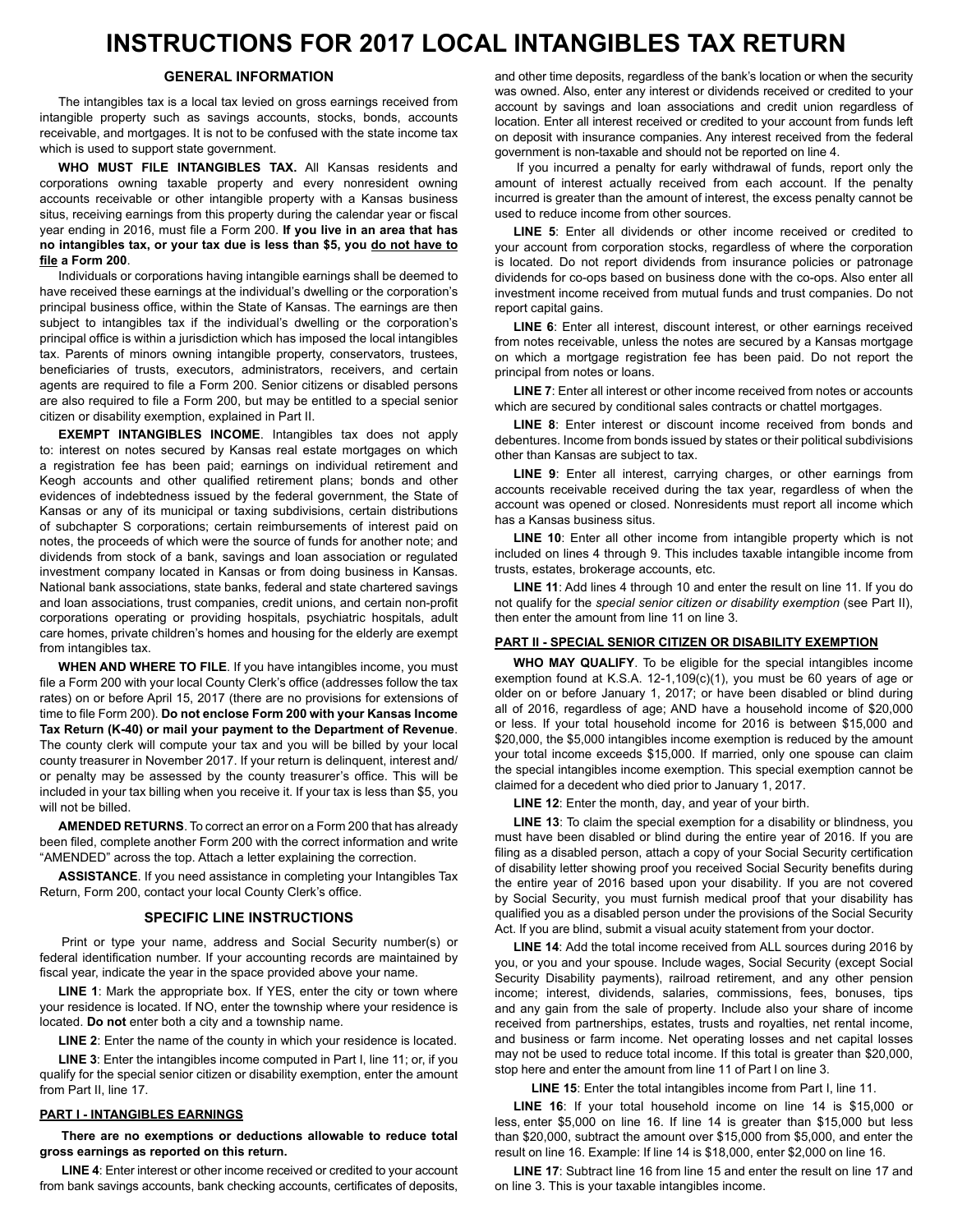# **2016 INTANGIBLES TAX RATES and COUNTY CLERK ADDRESSES**

 The following list is the 2017 Intangibles Tax Rates for the counties of Kansas that impose a tax, as well as any city/township rate. This information was provided by local County Clerks and is current to July 1, 2016. If your city/township is not listed, you may still be required to file a return to determine the county portion of the intangibles tax. A Form 200 must be filed with your local County Clerk's office by April 15, 2017. The county clerk will compute your tax liability and the county treasurer will bill you at a later date.

### **ATCHISON**

| <b>Atchison County - 0%</b> |      |  |
|-----------------------------|------|--|
| Cities                      | Rate |  |
|                             |      |  |
|                             |      |  |
| Townships                   | Rate |  |
| Grasshopper Twp  2.25       |      |  |
| Kapioma Twp 2.25            |      |  |
| Lancaster Twp  2.25         |      |  |
| Walnut Twp 2.25             |      |  |

| Barber County - 2.25% |     |
|-----------------------|-----|
| <b>Townships</b>      | Rat |
| Lake City Twp 2.25    |     |
| McAdoo Twp2.2         |     |
| Moore Twp2.2          |     |
| Nippawalla Twp 2.2    |     |
| Sharon Twn            | つつ  |

### **BROWN**

|                          |                               |                  | .    |                                                       |                      |
|--------------------------|-------------------------------|------------------|------|-------------------------------------------------------|----------------------|
| <b>Brown County — 0%</b> | <b>DICKINSON</b>              | Cities           | Rate | <u>Cities          Rate</u><br>Goessel …………………………2.25 | Blue Hill Twp 2.25   |
| Rate<br>Townships        | Dickinson County - .75%       | Bluff City 2.25  |      |                                                       | Carr Creek Twp  2.25 |
| Hamlin Twp2.25           | Rate<br>Townships             | Waldron 2.25     |      | Rate<br>Townships                                     | Center Twp  2.25     |
| Hiawatha Twp2.25         | Center Twp2.25                | Townships        | Rate | Fairplay Twp1.125                                     | Custer Twp  2.25     |
| Irving Twp2.25           | Hope Twp 2.25                 | Township #22.25  |      | Menno Twp2.25                                         | Eureka Twp  2.25     |
| Morrill Twp2.25          | Jefferson Twp2.25             | Township #3 2.25 |      | Peabody 2.25                                          | Glen Elder Twp 2.25  |
| Robinson Twp2.25         |                               | Township #4 2.25 |      | West Branch Twp2.25                                   | Haves Twp2.25        |
| Walnut Twp2.25           | Noble Twp 2.25                |                  |      |                                                       |                      |
| Washington Twp2.25       | Sherman Twp2.25<br>$L = 0.05$ | <b>HARVEY</b>    |      | <b>MARSHALL</b>                                       | Lulu Twn<br>225      |

| Cheyenne County -.75%          | <b>DONIPHAN</b>                    | Cities<br><u>Rate</u><br>North Newton 2.00 | <u><b>PILICO</b></u><br>, www    |
|--------------------------------|------------------------------------|--------------------------------------------|----------------------------------|
| Cities<br>Rate                 | Doniphan County -.75%              | Rate<br>Townships                          | Blue Rapids2.25                  |
| Townships<br>Benkelman Twp2.25 | Rate<br>Cities                     |                                            | Summerfield2.25                  |
|                                |                                    |                                            | Vermillion2.25<br>Waterville2.25 |
| Calhoun Twp 2.25               |                                    |                                            | Townships<br>Rate                |
| Wano Twp 2.25                  | $\sim$ $\sim$ $\sim$ $\sim$ $\sim$ | Severance 2.25   Sedqwick Twp 2.25         | Balderson Twp 2.25               |

| .75% - Clark County |      |  |
|---------------------|------|--|
| <b>Cities</b>       | Rate |  |
| Englewood2.25       |      |  |
|                     |      |  |
| Townships           | Rate |  |
| Appleton Twp2.25    |      |  |
| Englewood Twp2.25   |      |  |
| Lexington Twn       | 225  |  |

| Clay County - .75% |      |  |
|--------------------|------|--|
| Cities             | Rate |  |
|                    |      |  |
| المستمركية والمسار |      |  |

| Cloud County -.75% |      |  |
|--------------------|------|--|
| Cities             | Rate |  |
|                    |      |  |
|                    |      |  |
| Jamestown 2.25     |      |  |
| Townships          | Rate |  |
|                    |      |  |
| Aurora Twp2.25     |      |  |
| Colfax Twp2.25     |      |  |
|                    |      |  |
|                    |      |  |

| 75%. Cowley County - .75% |      |  |
|---------------------------|------|--|
| Cities                    | Rate |  |
| Cambridge2.25             |      |  |
| Townships                 | Rate |  |
| Bolton Twp2.25            |      |  |
| Creswell Twp 2.25         |      |  |
| Fairview Twp 2.25         |      |  |
| Liberty Twp2.25           |      |  |
| Maple Twp2.25             |      |  |
| Ninnescah Twp2.25         |      |  |
| Omnia Twp 2.25            |      |  |
| Rock Creek Twp2.25        |      |  |
| Salem Twp2.25             |      |  |

| <b>ATCHISON</b>       | Silverdale Twp2.25  | Gettysburg Twp2.25  | Townships<br><u>Rate</u> | Turkey Creek Twp2.25                        |
|-----------------------|---------------------|---------------------|--------------------------|---------------------------------------------|
| Atchison County - 0%  | Vernon Twp 2.25     | Graham Twp2.25      | Franklin Twp2.25         | Union Twp 2.25                              |
| Cities<br>Rate        | Walnut Twp2.25      | Happy Twp 2.25      | Pleasant Twp2.25         | <b>MEADE</b>                                |
|                       | <b>DECATUR</b>      | Millbrook Twp. 2.25 | Salt Creek Twp2.25       | Meade County - 75%                          |
| Muscotah  2.25        | Decatur County - 0% | Nicodemus Twp2.25   | Scott Twp 1.00           |                                             |
| Townships<br>Rate     | Cities<br>Rate      | Solomon Twp 2.25    | <b>LOGAN</b>             | Townships<br>Rate<br>Crooked Creek Twp 2.25 |
| Grasshopper Twp  2.25 |                     | <b>GRAY</b>         | Logan County - 75%       | Logan Twp2.25                               |
| Kapioma Twp 2.25      | Rate<br>Townships   |                     | Cities                   | Odee Twp2.25                                |
| Lancaster Twp  2.25   | Allison Twp 2.25    | Gray County - 0%    | <b>Rate</b>              | Sand Creek Twp2.25                          |
| Walnut Twp 2.25       | Cook Twp 2.25       | Cities<br>Rate      | Russell Springs 2.25     |                                             |
|                       | Finley Twp 2.25     | Copeland2.25        | Winona 2.25              | <b>MITCHELL</b>                             |
| <b>BARBER</b>         | Grant Twp2.25       | Ensign 2.25         | Townships<br>Rate        |                                             |
| Barber County - 2.25% | Harlan Twp 2.25     |                     | Elkader Twp 2.25         | Mitchell County - .75%                      |
| Townships<br>Rate     | Liberty Twp2.25     | Rate<br>Townships   | Lees Twp2.25             | Cities<br>Rate                              |
| Lake City Twp 2.25    | Lincoln Twp 2.25    | Copeland Twp 2.25   | Logansport Twp2.25       |                                             |
| McAdoo Twp2.25        | Logan Twp2.25       | East Hess Twp 2.25  | Oakley Twp 2.25          | Glen Elder 2.25                             |
| Moore Twp2.25         |                     | Foote Twp 2.25      | Russell Springs Twp2.25  | Hunter2.25                                  |
| Nippawalla Twp 2.25   | Lyon Twp2.25        |                     | Western Twp 2.25         | Tipton2.25                                  |
| Sharon Twp 2.25       | Olive Twp2.25       | Montezuma Twp2.25   |                          | Townships<br>Rate                           |
|                       | Roosevelt Twp2.25   | <b>HARPER</b>       | <b>MARION</b>            | Asherville Twp2.25                          |
| <b>BROWN</b>          | Summit Twp2.25      |                     | Marion County - 0%       | Beloit Twp 2.25                             |
|                       |                     | Harper County - 0%  | $\sim$ $\sim$            | Rloomfield Twn 225                          |

| Dickinson County - .75% |      | Bluff City 2.25    |      |
|-------------------------|------|--------------------|------|
| Townships               | Rate | Waldron2.25        |      |
| Center Twp2.25          |      | Townships          | Rate |
| Hope Twp2.25            |      | Township #2 2.25   |      |
| Jefferson Twp2.25       |      | Township #3 2.25   |      |
| Noble Twp 2.25          |      | Township #4 2.25   |      |
| Sherman Twp2.25         |      |                    |      |
| Union Twp 2.25          |      | <b>HARVEY</b>      |      |
| Willowdale Twp 2.25     |      | Harvey County - 0% |      |
|                         |      |                    |      |

| <b>Cities</b>       | Rate |                                                                                                                                                                                                                                            |                                        |                          |      |
|---------------------|------|--------------------------------------------------------------------------------------------------------------------------------------------------------------------------------------------------------------------------------------------|----------------------------------------|--------------------------|------|
|                     |      | Doniphan County -.75%                                                                                                                                                                                                                      | <b>Townships</b>                       | Oketo 2.25               |      |
| <b>Townships</b>    | Rate | Cities<br>Rate                                                                                                                                                                                                                             |                                        | Summerfield 2.25         |      |
| Benkelman Twp2.25   |      | Denton2.25                                                                                                                                                                                                                                 | Emma Twp 2.25                          |                          |      |
|                     |      | Elwood2.25                                                                                                                                                                                                                                 | Highland Twp 2.25                      | Vermillion2.25           |      |
| Bird City Twp 2.25  |      | Highland 2.25                                                                                                                                                                                                                              | Lake Twp2.25                           | Waterville2.25           |      |
| Calhoun Twp 2.25    |      |                                                                                                                                                                                                                                            |                                        | Townships                | Rate |
| Wano Twp 2.25       |      | Severance 2.25                                                                                                                                                                                                                             | Sedgwick Twp 2.25                      | Balderson Twp 2.25       |      |
|                     |      |                                                                                                                                                                                                                                            | <b>JEWELL</b>                          | Bigelow Twp 2.25         |      |
| <b>CLARK</b>        |      | Wathena 2.25                                                                                                                                                                                                                               |                                        | Blue Rapids City Twp1.25 |      |
| Clark County - .75% |      | White Cloud2.25                                                                                                                                                                                                                            | Jewell County --. 75%                  |                          |      |
|                     |      | <b>Townships contrary to the contrary of the contrary of the contrary of the contrary of the contrary of the contrary of the contrary of the contrary of the contrary of the contrary of the contrary of the contrary of the c</b><br>Rate | <i>Cities</i> <b>Community</b><br>Rate | Center Twp2.25           |      |
| Cities              | Rate | Burr Oak Twp 2.25                                                                                                                                                                                                                          | Burr Oak 2.25                          | Clear Fork Twp2.25       |      |
| Englewood2.25       |      |                                                                                                                                                                                                                                            |                                        | Cleveland Twp2.25        |      |
| Minneola 2.25       |      |                                                                                                                                                                                                                                            |                                        | Cottage Hill Twp 2.25    |      |
| Townships           | Rate | <b>FULOWODTU</b>                                                                                                                                                                                                                           |                                        | Flm Creek Twn 225        |      |
|                     |      |                                                                                                                                                                                                                                            |                                        |                          |      |

### **Ellsworth County — 0%**

| $\mathsf{L}$ is worth county $\mathsf{U}$ to $\mathsf{V}$ |      |  |  |
|-----------------------------------------------------------|------|--|--|
| <b>Townships</b>                                          | Rate |  |  |
| Mulberry Twp2.25                                          |      |  |  |
| Thomas Twp2.25                                            |      |  |  |
| Trivoli Twp 2.25                                          |      |  |  |
| FODD                                                      |      |  |  |

|                          | Townships                          |                                          |                                       | Washington Twp2.25   |
|--------------------------|------------------------------------|------------------------------------------|---------------------------------------|----------------------|
| <b>CLOUD</b>             | <u>Rate</u>                        |                                          |                                       |                      |
|                          |                                    |                                          |                                       |                      |
| Cloud County -.75%       | Bucklin Twp 2.25                   | Limestone Twp2.25                        | Walnut Twp 2.25                       | <b>NEOSHO</b>        |
| Cities<br>Rate           | Concord Twp 2.25                   |                                          | Odessa Twp 1.00   Waterville Twp 2.25 | Neosho County - 0%   |
|                          | Ford Twp 2.25                      |                                          |                                       | Townships<br>Rate    |
|                          | Richland Twp2.25                   | Vicksburg Twp2.25                        | <b>McPHERSON</b>                      | Erie Twp 2.25        |
|                          | Jamestown 2.25   Sodville Twp 2.25 | Walnut Twp 2.25                          |                                       |                      |
|                          |                                    | Whitemound Twp 2.25                      | 75%. — McPherson County               | Lincoln Twp 2.25     |
| <b>Townships</b><br>Rate | Spearville Twp2.25                 |                                          | Rate<br>Townships                     | Walnut Grove Twp2.25 |
|                          | Wheatland Twp 2.25                 | <b>KEARNY</b>                            | Bonaville Twp2.25                     |                      |
| Aurora Twp2.25           |                                    | $V_{\text{e}}$ and $\theta$ and $\theta$ | ----<br>_ _ _ _ _                     | <b>NESS</b>          |
|                          |                                    |                                          |                                       |                      |

|                       |                                  | Cities<br>Rate        | Empire Twp 1.00            | $ness$ County $-1.3\%$   |
|-----------------------|----------------------------------|-----------------------|----------------------------|--------------------------|
|                       | Gove County - 75%                | Deerfield2.25         | Groveland Twp2.25          | Cities<br>Rate           |
| Grant Twp1.00         | Rate<br>Cities                   |                       |                            | Bazine 2.25              |
|                       |                                  | <b>LABETTE</b>        | Gypsum Creek Twp2.25       | Brownell2.25             |
| <b>COWLEY</b>         | Grainfield 2.25                  | Labette County - 0%   | Harper Twp2.25             | Ness City2.25            |
| Cowley County - 75%   | Grinnell 2.25                    | Cities                | Jackson Twp 2.25           |                          |
| Cities<br><u>Rate</u> |                                  | Rate                  | King City Twp 2.25         | Ransom2.25               |
| Cambridge2.25         |                                  | Mound Valley2.25      | Little Valley Twp 2.25     |                          |
| Townships             | Quinter2.25                      | LANE                  | Lone Tree Twp 2.25         | Townships<br><u>Rate</u> |
| <u>Rate</u>           | Townships<br>Rate                |                       | Marquette Twp 2.25         | Bazine Twp2.25           |
| Bolton Twp2.25        | Baker Twp 2.25                   | Lane County - 75%     |                            | Center Twp2.25           |
| Creswell Twp 2.25     | Gove Twp 2.25                    | Rate<br>Townships     | McPherson Twp 2.25         | Eden Twp 2.25            |
| Fairview Twp 2.25     | Grainfield Twp 2.25              | Dighton Twp 2.25      | Meridian Twp2.25           | Forrester Twp2.25        |
| Liberty Twp 2.25      | Grinnell Twp 2.25                | White Rock Twp 2.25   | Mound Twp2.25              | Franklin Twp2.25         |
| Maple Twp2.25         |                                  |                       | New Gottland Twp2.25       | Highpoint Twp 2.25       |
| Ninnescah Twp2.25     | <b>GRAHAM</b>                    | <b>LINCOLN</b>        | Smoky Hill Twp2.25         | Johnson Twp 2.25         |
|                       | Graham County - 0%               | Lincoln County - .75% | South Sharps Creek Twp2.25 | Nevada Twp 2.25          |
| Rock Creek Twp2.25    | Townships<br>Rate                | Cities<br><u>Rate</u> | Spring Valley Twp 2.25     | Ohio Twp 2.25            |
|                       | Salem Twp2.25   Allodium Twp2.25 | Lincoln 2.25          | Superior Twp 2.25          | Waring Twp 2.25          |
|                       |                                  |                       |                            |                          |

| dale Twp2.25<br>n Twp 2.25<br>t Twp2.25 |                      | Gettysburg Twp2.25<br>Graham Twp2.25<br>Happy Twp 2.25       |  |
|-----------------------------------------|----------------------|--------------------------------------------------------------|--|
| <b>DECATUR</b><br>Decatur County - 0%   |                      | Millbrook Twp. 2.25<br>Nicodemus Twp2.25<br>Solomon Twp 2.25 |  |
| tur 2.25<br>hips<br><b>There</b>        | Rate<br>Rate<br>0.05 | <b>GRAY</b><br>Grav County - 0%                              |  |

|                               |                              |        | Rate   Russell Springs 2.25   Sand Creek Twp         |
|-------------------------------|------------------------------|--------|------------------------------------------------------|
|                               |                              |        | <b>MITCHELL</b>                                      |
|                               |                              | Rate I |                                                      |
|                               |                              |        | <b>Mitchell County -</b>                             |
| .<br>p 2.25 Townships         | Rate   Lees Twp2.25   Cities |        |                                                      |
| ⁄р 2.25 │ СореIаnd Twp 2.25 │ |                              |        | Logansport Twp2.25   Beloit                          |
|                               |                              |        |                                                      |
|                               |                              |        |                                                      |
|                               |                              |        | 2.25   Montezuma Twp2.25   Western Twp 2.25   Tipton |
|                               |                              |        |                                                      |

### **Harper County — 0%**

| $\frac{1}{2}$ and $\frac{1}{2}$ county $\frac{1}{2}$ v/ $\frac{1}{2}$ |      |
|-----------------------------------------------------------------------|------|
| <u>Cities</u>                                                         | Rate |
| Bluff City 2.25                                                       |      |
| Waldron 2.25                                                          |      |
| Townships                                                             | Rate |
| Township #22.25                                                       |      |
| Township #32.25                                                       |      |
| Township #4 2.25                                                      |      |

| _________________________________ |                    |      |  |
|-----------------------------------|--------------------|------|--|
| le Twp 2.25                       | Harvey County - 0% |      |  |
|                                   | Cities             | Rate |  |
| <b>DONIPHAN</b>                   | North Newton 2.00  |      |  |
| ohan County --.75%                | Townships          | Rate |  |
| Rate                              | Alta Twp 2.25      |      |  |
|                                   | Emma Twp 2.25      |      |  |
| 2.25                              | Highland Twp 2.25  |      |  |
|                                   | Lake Twp2.25       |      |  |
| e ……………………2.25 <sup>.</sup>       | Sedqwick Twp 2.25  |      |  |
| 2.25                              |                    |      |  |
|                                   |                    |      |  |

| Jewell County -.75%                       |      |
|-------------------------------------------|------|
| Cities                                    | Rate |
| Burr Oak 2.25                             |      |
| Esbon 2.25                                |      |
|                                           |      |
| Mankato2.25                               |      |
| Townships                                 | Rate |
|                                           |      |
| Burr Oak Twp 2.25                         |      |
| Esbon Twp 2.25                            |      |
| Grant Twp2.25                             |      |
| Harrison Twp 1.00                         |      |
| Highland Twp 1.00                         |      |
| Holmwood Twp .25                          |      |
|                                           |      |
| Jackson Twp  .25                          |      |
| Limestone Twp2.25                         |      |
| Odessa Twp 1.00                           |      |
| Vicksburg Twp2.25                         |      |
| Walnut Twp 2.25                           |      |
| $M/\hbar$ itomound Turn $\Omega$ $\Omega$ |      |

### **KEARNY**

| Kearny County - 0% |      |  |  |
|--------------------|------|--|--|
| Cities             | Rate |  |  |
| Deerfield 2.25     |      |  |  |
| <b>ADCTTC</b>      |      |  |  |

| Labette County - 0%        |      |  |  |  |
|----------------------------|------|--|--|--|
| <u>Cities</u>              | Rate |  |  |  |
| Mound Valley2.25           |      |  |  |  |
| LANE<br>75%. - Lane County |      |  |  |  |
| <b>Townships</b>           | Rate |  |  |  |
| Dighton Twp 2.25           |      |  |  |  |
| White Rock Twp 2.25        |      |  |  |  |
|                            |      |  |  |  |

| Lincoln County - 75% |      |
|----------------------|------|
| Cities               | Rate |
| Lincoln 2.25         |      |

| Townships            | Rate |
|----------------------|------|
| Franklin Twp2.25     |      |
| Pleasant Twp2.25     |      |
| Salt Creek Twp2.25   |      |
| Scott Twp 1.00       |      |
| <b>LOGAN</b>         |      |
| Logan County - .75%  |      |
| Cities               | Rate |
| Russell Springs 2.25 |      |
| Winona 2.25          |      |
| Townships            | Rate |
| <b>Elkader Twn</b>   | つつら  |

| Townships               | Rate |
|-------------------------|------|
| Elkader Twp 2.25        |      |
| Lees Twp2.25            |      |
| Logansport Twp2.25      |      |
| Oakley Twp 2.25         |      |
| Russell Springs Twp2.25 |      |
| Western Twp 2.25        |      |
|                         |      |

### **HARPER MARION**

|                                   |                 | Harper County - 0% | Marion County - 0%   |      |
|-----------------------------------|-----------------|--------------------|----------------------|------|
| <b>DICKINSON</b>                  | Cities          | Rate               | Cities               | Rate |
| Dickinson County - 75%            | Bluff City 2.25 |                    | Goessel 2.25         |      |
| Townships<br>Rate                 | Waldron2.25     |                    | Townships            | Rate |
| Center Twp2.25                    | Townships       | Rate               | Fairplay Twp1.125    |      |
| Hope Twp 2.25                     | Township #22.25 |                    | Menno Twp2.25        |      |
| Jefferson Twp2.25 Township #32.25 |                 |                    | Peabody 2.25         |      |
| Noble Twp 2.25   Township #4 2.25 |                 |                    | West Branch Twp 2.25 |      |

### **MARSHALL**

|                       |      |                       |                      | <b>Marshall County - 0%</b> |      |
|-----------------------|------|-----------------------|----------------------|-----------------------------|------|
| <b>CHEYENNE</b>       |      | Willowdale Twp 2.25   | Harvey County - 0%   | Cities                      | Rate |
| Cheyenne County -.75% |      |                       | Cities<br>Rate       |                             |      |
| Cities                | Rate | <b>DONIPHAN</b>       | North Newton 2.00    | Blue Rapids 2.25            |      |
| Bird City 2.25        |      | Doniphan County -.75% | Townships<br>Rate    | Oketo2.25                   |      |
| Townships             | Rate | <b>Cities</b><br>Rate | Alta Twp 2.25        | Summerfield 2.25            |      |
| Benkelman Twp2.25     |      | Denton2.25            | Emma Twp 2.25        | Vermillion2.25              |      |
| Bird City Twp 2.25    |      | Elwood2.25            | Highland Twp 2.25    | Waterville2.25              |      |
| Calhoun Twp 2.25      |      | Highland 2.25         | Lake Twp2.25         | Townships                   | Rate |
| Wano Twp 2.25         |      | Severance 2.25        | Sedgwick Twp 2.25    | Balderson Twp 2.25          |      |
|                       |      |                       |                      | Bigelow Twp2.25             |      |
| <b>CLARK</b>          |      | Wathena 2.25          | <b>JEWELL</b>        | Blue Rapids City Twp1.25    |      |
| Clark County - .75%   |      | White Cloud2.25       | Jewell County -. 75% | Center Twp2.25              |      |
| Cities                | Rate | Townships<br>Rate     | Cities<br>Rate       | Clear Fork Twp2.25          |      |
| Englewood2.25         |      | Burr Oak Twp 2.25     | Burr Oak 2.25        | Cleveland Twp2.25           |      |
| Minneola 2.25         |      | lowa Twp2.25          | Esbon 2.25           | Cottage Hill Twp 2.25       |      |
| Townships             | Rate |                       |                      | Elm Creek Twp2.25           |      |
| Appleton Twp2.25      |      | <b>ELLSWORTH</b>      | Mankato2.25          | Franklin Twp2.25            |      |
| Englewood Twp2.25     |      | Ellsworth County - 0% | Townships<br>Rate    | Guittard Twp2.25            |      |
| Lexington Twp 2.25    |      | Townships<br>Rate     |                      | Herkimer Twp 2.25           |      |
|                       |      | Mulberry Twp2.25      | Burr Oak Twp 2.25    | Logan Twp2.25               |      |
| <b>CLAY</b>           |      | Thomas Twp2.25        | Esbon Twp 2.25       | Marysville Twp2.25          |      |
| Clay County - .75%    |      | Trivoli Twp 2.25      | Grant Twp2.25        | Murray Twp 2.25             |      |
| Cities                | Rate |                       | Harrison Twp1.00     | Noble Twp 2.25              |      |
|                       |      | <b>FORD</b>           | Highland Twp 1.00    | Oketo Twp2.25               |      |
| Longford 2.25         |      | Ford County - 0%      | Holmwood Twp .25     | Richland Twp2.25            |      |
|                       |      | Townships<br>Rate     |                      | Rock Twp 2.25               |      |
| <b>CLOUD</b>          |      | Bloom Twp 2.25        |                      | St. Bridget Twp2.25         |      |
| Cloud County -. 75%   |      | Bucklin Twp 2.25      | Limestone Twp2.25    | Walnut Twp 2.25             |      |
| Cities                | Rate | Concord Twp2.25       | Odessa Twp 1.00      | Waterville Twp2.25          |      |
| Aurora                | 2.25 | 2.25<br>Ford Twn      |                      |                             |      |

|                       |                     | Whitemound Twp 2.25          | McPherson County — .75%    | Lincoln Twp 2.25         |
|-----------------------|---------------------|------------------------------|----------------------------|--------------------------|
| Townships<br>Rate     | Spearville Twp2.25  |                              | Rate<br>Townships          | Walnut Grove Twp2.25     |
|                       | Wheatland Twp 2.25  | <b>KEARNY</b>                | Bonaville Twp 2.25         |                          |
| Aurora Twp 2.25       |                     | Kearny County - 0%           |                            | <b>NESS</b>              |
| Colfax Twp2.25        | <b>GOVE</b>         |                              | Delmore Twp2.25            | Ness County - 75%        |
|                       | Gove County - 75%   | Cities<br><u>Rate</u>        | Empire Twp 1.00            |                          |
| Grant Twp1.00         | Rate<br>Cities      | Deerfield2.25                | Groveland Twp2.25          | Cities<br>Rate           |
|                       |                     | <b>LABETTE</b>               | Gypsum Creek Twp2.25       | Bazine 2.25              |
| <b>COWLEY</b>         |                     |                              | Harper Twp2.25             | Brownell2.25             |
| Cowley County - 75%   | Grainfield2.25      | Labette County - 0%          | Jackson Twp 2.25           | Ness City2.25            |
|                       | Grinnell 2.25       | Cities<br>Rate               | King City Twp 2.25         | Ransom2.25               |
| Cities<br><u>Rate</u> |                     | Mound Valley2.25             | Little Valley Twp 2.25     |                          |
| Cambridge2.25         | Quinter2.25         |                              |                            | Townships<br><u>Rate</u> |
| Rate<br>Townships     | Rate<br>Townships   | <b>LANE</b>                  | Lone Tree Twp 2.25         | Bazine Twp2.25           |
| Bolton Twp2.25        | Baker Twp 2.25      | 75%. Lane County - .75%      | Marquette Twp 2.25         | Center Twp2.25           |
| Creswell Twp 2.25     | Gove Twp2.25        | Rate<br><u>Townships</u>     | McPherson Twp 2.25         | Eden Twp 2.25            |
| Fairview Twp 2.25     | Grainfield Twp 2.25 | Dighton Twp 2.25             | Meridian Twp2.25           | Forrester Twp2.25        |
| Liberty Twp 2.25      | Grinnell Twp 2.25   | White Rock Twp 2.25          | Mound Twp2.25              | Franklin Twp2.25         |
| Maple Twp2.25         |                     |                              | New Gottland Twp2.25       | Highpoint Twp 2.25       |
| Ninnescah Twp2.25     | <b>GRAHAM</b>       | <b>LINCOLN</b>               | Smoky Hill Twp2.25         | Johnson Twp 2.25         |
| Omnia Twp 2.25        | Graham County - 0%  | Lincoln County - 75%         | South Sharps Creek Twp2.25 | Nevada Twp 2.25          |
| Rock Creek Twp2.25    | Townships<br>Rate   | <u>Cities</u><br><u>Rate</u> | Spring Valley Twp 2.25     | Ohio Twp 2.25            |
|                       |                     |                              |                            |                          |

| <b>ATCHISON</b>                         | Silverdale Twp2.25      | Gettysburg Twp2.25                                   | Townships<br>Rate        | Turkey Creek Twp2.25          |
|-----------------------------------------|-------------------------|------------------------------------------------------|--------------------------|-------------------------------|
| Atchison County - 0%                    | Vernon Twp 2.25         | Graham Twp2.25                                       | Franklin Twp2.25         | Union Twp 2.25                |
| <b>Cities</b><br>Rate                   | Walnut Twp2.25          | Happy Twp 2.25                                       | Pleasant Twp2.25         | <b>MEADE</b>                  |
| Huron 2.25                              | <b>DECATUR</b>          | Millbrook Twp. 2.25                                  | Salt Creek Twp2.25       |                               |
| Muscotah  2.25                          | Decatur County - 0%     | Nicodemus Twp2.25                                    | Scott Twp 1.00           | Meade County - 75%            |
| Townships<br>Rate                       | Cities<br>Rate          | Solomon Twp 2.25                                     | <b>LOGAN</b>             | Townships<br>Rate             |
| Grasshopper Twp  2.25                   | Norcatur 2.25           |                                                      |                          | Crooked Creek Twp 2.25        |
| Kapioma Twp 2.25                        | Townships<br>Rate       | <b>GRAY</b>                                          | Logan County - .75%      | Logan Twp2.25<br>Odee Twp2.25 |
| Lancaster Twp  2.25                     | Allison Twp 2.25        | Gray County - 0%                                     | Cities<br>Rate           | Sand Creek Twp2.25            |
| Walnut Twp 2.25                         | Cook Twp 2.25           | Cities<br>Rate                                       | Russell Springs 2.25     |                               |
|                                         | Finley Twp 2.25         | Copeland2.25                                         | Winona 2.25              | <b>MITCHELL</b>               |
| <b>BARBER</b>                           | Grant Twp2.25           | Ensign 2.25                                          | Townships<br>Rate        |                               |
| Barber County - 2.25%                   | Harlan Twp 2.25         |                                                      | Elkader Twp 2.25         | Mitchell County - .75%        |
| Townships<br>Rate                       | Liberty Twp2.25         | <b>Townships</b><br>Rate                             | Lees Twp2.25             | Cities<br>Rate                |
| Lake City Twp 2.25                      | Lincoln Twp 2.25        | Copeland Twp 2.25                                    | Logansport Twp2.25       |                               |
| McAdoo Twp2.25                          | Logan Twp2.25           | East Hess Twp 2.25                                   | Oakley Twp 2.25          | Glen Elder 2.25               |
| Moore Twp2.25                           | Lyon Twp2.25            | Foote Twp 2.25                                       | Russell Springs Twp2.25  | Hunter2.25                    |
| Nippawalla Twp 2.25                     | Olive Twp2.25           | Montezuma Twp2.25                                    | Western Twp 2.25         | Tipton2.25<br>Townships       |
| Sharon Twp 2.25                         | Roosevelt Twp2.25       |                                                      | <b>MARION</b>            | Rate                          |
|                                         | Summit Twp2.25          | <b>HARPER</b>                                        |                          | Beloit Twp 2.25               |
| <b>BROWN</b>                            |                         | Harper County - 0%                                   | Marion County - 0%       | Bloomfield Twp 2.25           |
| Brown County - 0%                       | <b>DICKINSON</b>        | Cities<br>Rate                                       | Cities<br>Rate           | Blue Hill Twp 2.25            |
| <b>Townships</b><br>Rate                | Dickinson County - .75% | Bluff City 2.25                                      | Goessel 2.25             | Carr Creek Twp  2.25          |
| Hamlin Twp2.25                          | Townships<br>Rate       | Waldron2.25                                          | Townships<br><u>Rate</u> | Center Twp 2.25               |
| Hiawatha Twp2.25                        | Center Twp2.25          | Rate<br>Townships                                    | Fairplay Twp1.125        | Custer Twp  2.25              |
| Irving Twp2.25                          | Hope Twp2.25            | Township #2 2.25                                     | Menno Twp2.25            | Eureka Twp  2.25              |
| Morrill Twp2.25                         | Jefferson Twp2.25       | Township #3 2.25                                     | Peabody 2.25             | Glen Elder Twp 2.25           |
| Robinson Twp2.25                        | Noble Twp 2.25          | Township #4 2.25                                     | West Branch Twp2.25      | Hayes Twp 2.25                |
| Walnut Twp2.25                          | Sherman Twp2.25         |                                                      | <b>MARSHALL</b>          | Logan Twp 2.25                |
| Washington Twp2.25                      | Union Twp 2.25          | <b>HARVEY</b>                                        |                          | Lulu Twp 2.25                 |
| <b>CHEYENNE</b>                         | Willowdale Twp 2.25     | Harvey County - 0%                                   | Marshall County - 0%     | Pittsburg Twp 2.25            |
|                                         |                         | Cities<br>Rate                                       | Cities<br>Rate           | Plum Creek Twp 2.25           |
| Cheyenne County -.75%                   | <b>DONIPHAN</b>         | North Newton 2.00                                    |                          | Round Springs Twp 2.25        |
| Cities<br><u>Rate</u>                   | Doniphan County -. 75%  | Townships<br>Rate                                    | Blue Rapids 2.25         | Salt Creek Twp 2.25           |
| Bird City 2.25<br>Townships             | <b>Cities</b><br>Rate   | Alta Twp 2.25                                        |                          | Solomon Rapids Twp  2.25      |
| Rate                                    | Denton2.25              | Emma Twp 2.25                                        | Summerfield 2.25         | Turkey Creek Twp  2.25        |
| Benkelman Twp2.25<br>Bird City Twp 2.25 | Elwood2.25              | Highland Twp 2.25                                    | Vermillion2.25           | Walnut Creek Twp 2.25         |
|                                         | Highland                | 2.25<br>$1 \, \text{a} \, \text{b} \, \text{b}$ Turn | Waterville2.25           | <b>NIMBAILA</b>               |

### *Townships Rate* **NEMAHA**

### **Nemaha County — 0%**

| <b>CLARK</b>          |                       | <b>JEWELL</b>            | Bigelow Twp 2.25         | Cities<br>Rate          |
|-----------------------|-----------------------|--------------------------|--------------------------|-------------------------|
|                       | Wathena 2.25          |                          | Blue Rapids City Twp1.25 |                         |
| Clark County - 75%    | White Cloud2.25       | Jewell County -75%       | Center Twp2.25           | Townships<br>Rate       |
| Cities<br><u>Rate</u> | Townships<br>Rate     | <u>Rate</u><br>Cities    | Clear Fork Twp2.25       | Adams Twp 2.25          |
| Englewood2.25         | Burr Oak Twp 2.25     | Burr Oak 2.25            | Cleveland Twp2.25        | Berwick Twp 2.25        |
| Minneola 2.25         | lowa Twp 2.25         | Esbon 2.25               | Cottage Hill Twp 2.25    | Capioma Twp 2.25        |
| Townships<br>Rate     | <b>ELLSWORTH</b>      | Jewell2.25               | Elm Creek Twp2.25        | Center Twp2.25          |
| Appleton Twp2.25      |                       | Mankato2.25              | Franklin Twp2.25         | Gilman Twp 2.25         |
| Englewood Twp2.25     | Ellsworth County - 0% | Townships<br><u>Rate</u> | Guittard Twp2.25         | Granada Twp2.25         |
| Lexington Twp 2.25    | Rate<br>Townships     |                          | Herkimer Twp 2.25        | Harrison Twp 2.25       |
|                       | Mulberry Twp2.25      | Burr Oak Twp 2.25        | Logan Twp2.25            | Mitchell Twp 2.25       |
| <b>CLAY</b>           | Thomas Twp2.25        | Esbon Twp 2.25           | Marysville Twp2.25       | Nemaha Twp2.25          |
| Clay County - 75%     | Trivoli Twp 2.25      | Grant Twp2.25            | Murray Twp 2.25          | Red Vermillion Twp 2.25 |
| Cities<br>Rate        |                       | Harrison Twp1.00         | Noble Twp 2.25           | Reilly Twp2.25          |
|                       | <b>FORD</b>           | Highland Twp 1.00        | Oketo Twp 2.25           | Richmond Twp 2.25       |
| Longford 2.25         | Ford County - 0%      |                          | Richland Twp2.25         | Rock Creek Twp2.25      |
| C <sub>1</sub>        | Rate<br>Townships     |                          |                          | Washington Twp2.25      |

### **NEOSHO**

| Cities                | Rate    |                    | . Odessa Twp 1.00   Waterville Twp 2.25 |                    | Neosho County — 0%                                |
|-----------------------|---------|--------------------|-----------------------------------------|--------------------|---------------------------------------------------|
| $\sim$ 2.25<br>Aurora |         | Ford Twp 2.25      | Vicksburg Twp2.25                       |                    | Rate<br>ownships                                  |
| Clvde                 |         | Richland Twp2.25   | Walnut Twp                              | <b>McPHERSON</b>   |                                                   |
|                       |         | Sodville Twp2.25   | Whitemound Twp 2.25                     |                    | <b>McPherson County — .75%</b>   Lincoln Twp 2.25 |
| Townships             | Rate    | Spearville Twp2.25 |                                         |                    | Walnut Grove Twp2.25                              |
|                       | $-\sim$ | ___                |                                         | Rate<br>I ownships |                                                   |

### **Ness County — .75%**

|               | ັບແບບ<br>$rac{1}{2}$ |                            |                    |      |
|---------------|----------------------|----------------------------|--------------------|------|
| ounty — .75%  | Deerfield2.25        | Groveland Twp2.25          | Cities             | Rate |
| Rate          |                      | Gypsum Creek Twp2.25       | Bazine 2.25        |      |
|               | <b>LABETTE</b>       | Harper Twp2.25             | Brownell2.25       |      |
|               | Labette County - 0%  | Jackson Twp 2.25           | Ness City2.25      |      |
|               | Cities<br>Rate       |                            | Ransom 2.25        |      |
|               | Mound Valley2.25     | King City Twp 2.25         |                    |      |
|               |                      | Little Valley Twp 2.25     | Townships          | Rate |
| Rate          | LANE                 | Lone Tree Twp 2.25         | Bazine Twp2.25     |      |
| 2.25          | Lane County - 75%    | Marquette Twp 2.25         | Center Twp2.25     |      |
|               | Townships<br>Rate    | McPherson Twp 2.25         | Eden Twp 2.25      |      |
| p 2.25        | Dighton Twp 2.25     | Meridian Twp2.25           | Forrester Twp 2.25 |      |
|               | White Rock Twp 2.25  | Mound Twp2.25              | Franklin Twp2.25   |      |
|               |                      | New Gottland Twp2.25       | Highpoint Twp 2.25 |      |
| RAHAM         | <b>LINCOLN</b>       | Smoky Hill Twp2.25         | Johnson Twp 2.25   |      |
| ւ County — 0% | Lincoln County - 75% | South Sharps Creek Twp2.25 | Nevada Twp 2.25    |      |
| Rate          | Cities<br>Rate       | Spring Valley Twp 2.25     | Ohio Twp2.25       |      |
|               | Lincoln 2.25         | Superior Twp 2.25          | Waring Twp 2.25    |      |
|               |                      |                            |                    |      |